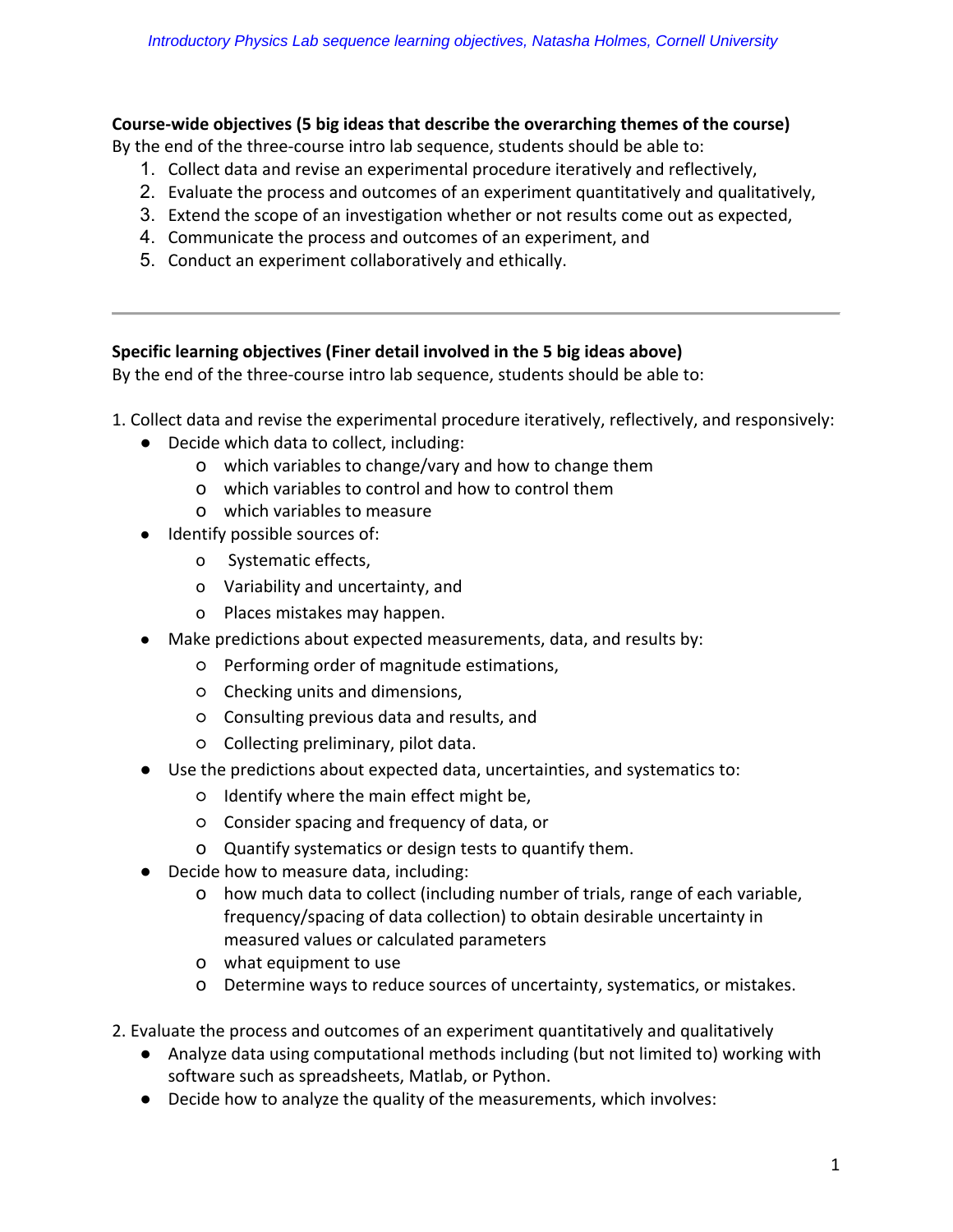- o Identifying and distinguishing possible sources of uncertainty, either from the measurement model or physical model
- o Distinguish instrumental uncertainty from random uncertainty
- o Determining how to quantify those sources of uncertainty (such as through standard deviation or standard uncertainty of the mean of repeated measurements or instrumental precision)
- o Propagate measurements uncertainties through calculations that use the measurements.
- Compare pairs of measurements by determining the degree to which uncertain measurements are statistically distinguishable,
- Compare data to a model by:
	- o Choosing a model to test from theory or predictions,
	- o Plotting data and model on traditional x-y plots including appropriate representations of uncertainty,
	- o Linearizing data via semi-log or log-log plots,
	- o Performing linear and non-linear weighted least-squares fits,
	- o Plotting residuals
	- o Describing how the least-squares method provides a measure of the best-fit (conceptual understanding)
	- o Evaluating the degree to which data fit a model through least squares fitting and residuals graphs
- Reflect (and respond appropriately) throughout the data collection process by:
	- o Plotting as data are collected,
	- o Checking for additional sources of uncertainty, systematics, or mistakes,
	- o Considering and revisiting constraints such as equipment and time, and
	- o Checking whether data make sense (quality, trend, size, etc.).
- 3. Extend the scope of an investigation whether or not results come out as expected
	- Using methods above, evaluate the degree to which data agree or disagree with a model
	- If data do not agree, determine plausible explanations for the disagreement, such as:
		- o A mistake during the measurement process,
		- o An issue with the equipment, or
		- o An unexpected physical phenomenon (e.g. assumptions, approximations in the model).
	- When data and results do not come out as expected:
		- o Test whether the results are repeatable or reproducible under the same conditions,
		- o Check whether the results are repeatable or reproducible with improved precision or measurement quality,
		- o Isolate and test components of the system (troubleshoot), and
		- o Design new experiments/tests to explore other explanations for the disagreement.